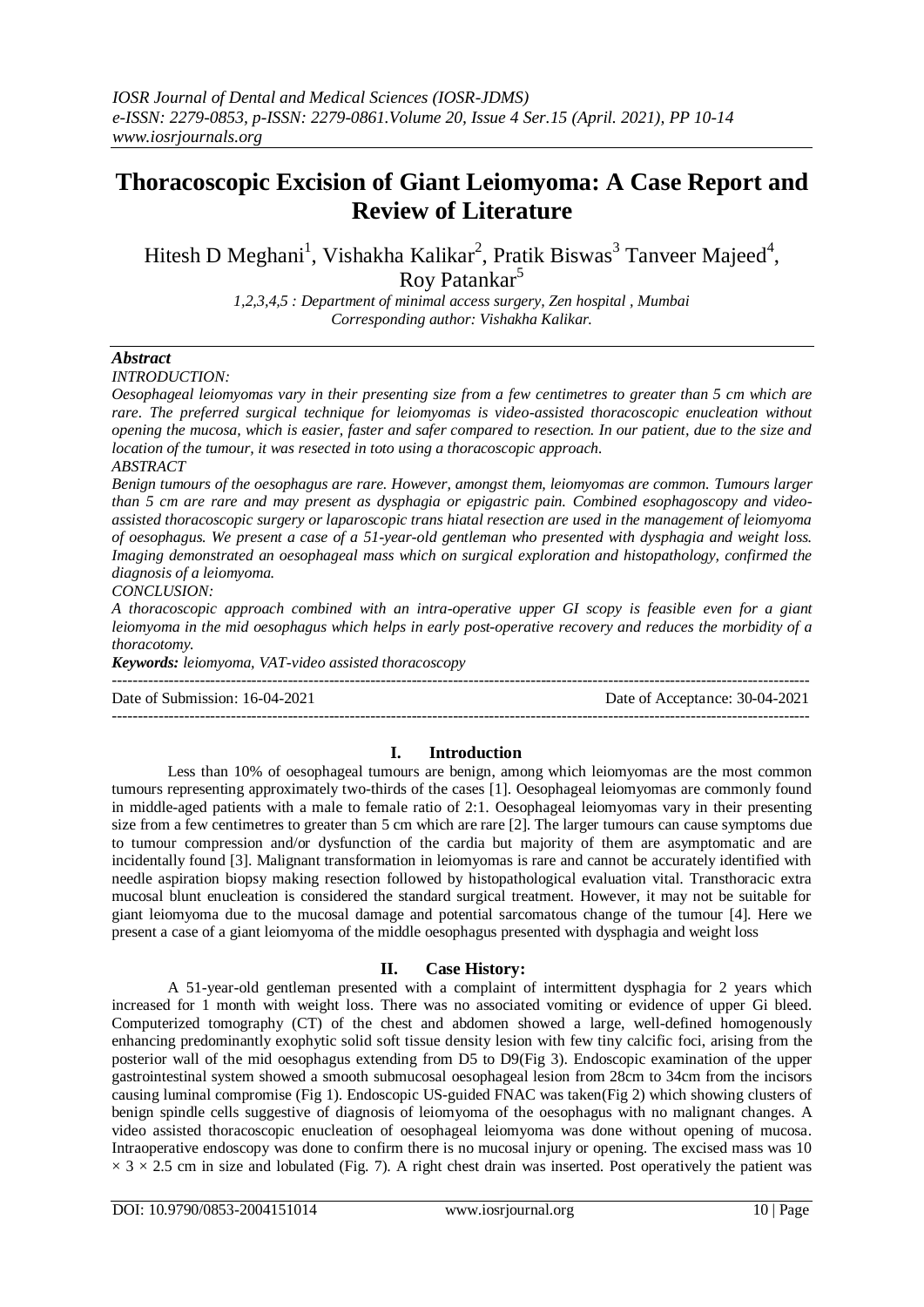started on orals after an oral contrast scan was done on day 3, preceding which he was on nasogastric feeds. Patient was discharged on day 5 after removal of the right chest drain.



**Fig. 1:** Endoscopic view of oesophageal leiomyoma



**Fig 2:** Endoscopic US of Oesophageal lesion



**Fig 3:** CT Scan showing oesophageal leiomyoma

### SURGICAL PROCEDURE:

Under General Anaesthesia using double lumen tube in semi prone position, right thoracoscopy was performed. Four trocars were placed, camera port in 7th intercostal space in mid axillary line, one 10 mm trocar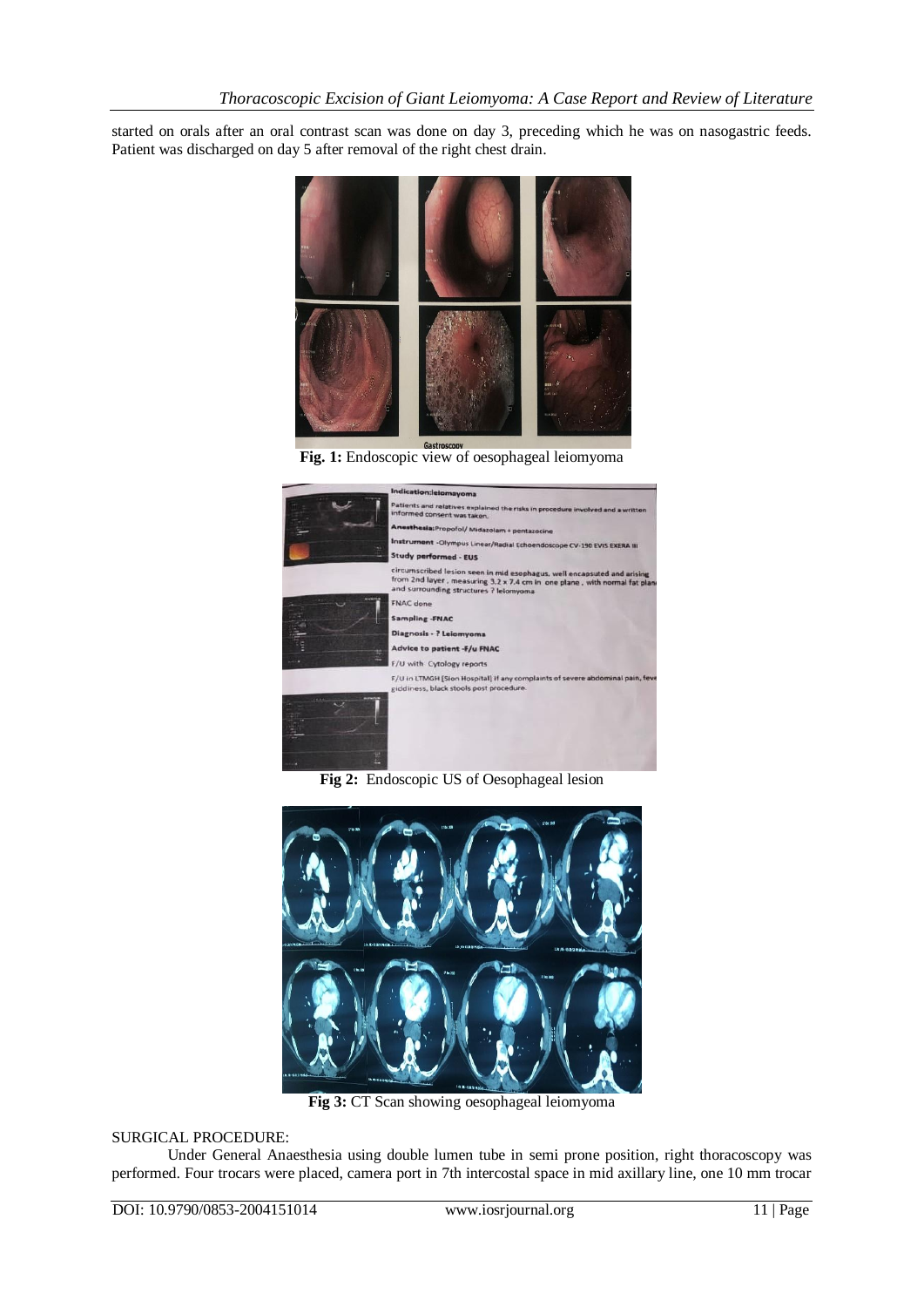in  $5<sup>th</sup>$  and another 5 mm trocar in  $9<sup>th</sup>$  intercostal space in post axillary line. A 5 mm trocar in mid scapular line in 9<sup>th</sup> intercostal space was inserted for retraction (Fig 4). Right lung was isolated. Tumour was identified in mid oesophagus below the azygos oesophagus mediastinal pleura, adventitia of the oesophagus and muscularis propria layer were cut longitudinally to expose the tumour, which was bilobed and arising from muscularis mucosa. A stay suture was taken to retract it. Complete enucleation was done without any injury to the mucosa. the muscularis propria, adventitia of the oesophagus and mediastinal pleura were approximated with interrupted sutures (Fig 6) and 28-Fr chest drain was placed. Intraoperative upper GI endoscopy was done to confirm there was no mucosal injury to oesophagus and an air leak test was performed.



**Fig 4:** Trocar insertion Sites in semi prone position



**Fig 5:** Thoracoscopic view of tumor



**Fig 6:** Sutured Oesophagus and pleura after removal of the tumor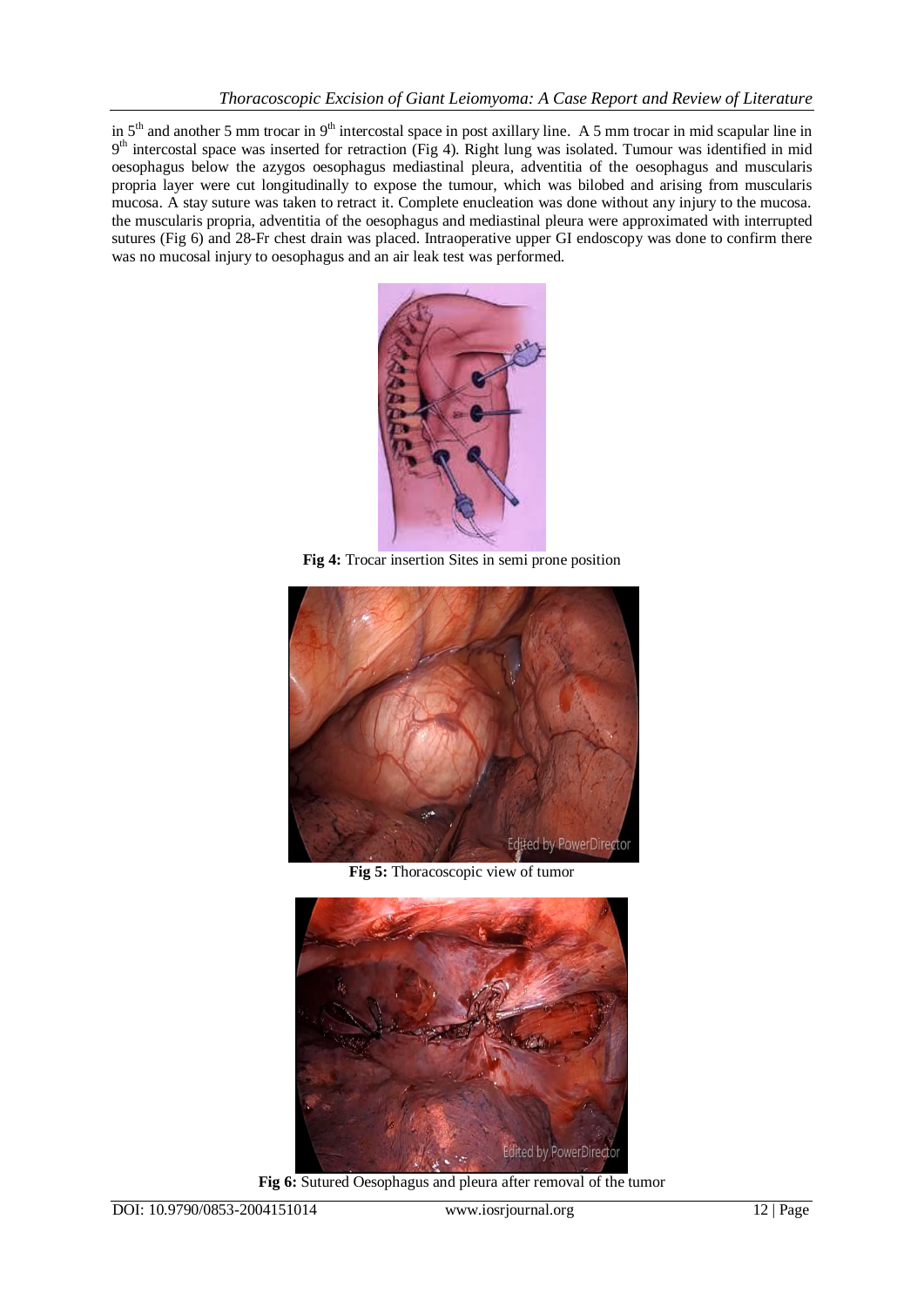

#### **Fig 7:**

### **III. Discussion:**

Leiomyomas often have an intramural location but some present near the oesophageal diverticula or grow intramurally as a pedunculated polyp. Preoperative diagnosis of oesophageal leiomyoma is often challenging as it can present as a posterior mediastinal mass on chest radiograph and may be seen as an incidental radiological finding [5]. Barium swallow is the commonly used imaging technique for the diagnosis of oesophageal lesions by highlighting smooth filling defects in the oesophageal lumen without mucosal damage. The tumour is usually mobile on deglutition [3,6]. CT and endoscopic ultrasound (EUS) play an important role in diagnosis as they delineate the intramural nature of tumours [6]. In this case, chest radiograph and CT scan revealed a well-defined soft tissue mass on the posterior wall of the mid oesophagus. Use of biopsy in the diagnosis is controversial as debated in previous reports; it is associated with complications such as infection, bleeding, increased intraoperative perforation and technical difficulties [7,8]. Literature however also recommends that biopsy can be performed in case of a diagnostic dilemma [5]. EUS guided FNAC was performed to confirm the diagnosis in this case. The surgical indications of these tumours include unremitting symptoms, increased tumour size, mucosal ulceration, histopathologic diagnosis and facilitation of other surgical procedures [5]. Malignant transformation in leiomyomas is rare but needle aspiration biopsy usually does not accurately identify the nature of the lesion; therefore, malignancy can only be ruled out by resection [9]. Controversies do exist with respect to management as some recommend resection to rule out malignancy even when asymptomatic while others recommend a "follow up" policy [10]. Some recommended observation for asymptomatic patients with lesions smaller than 5 cm and when the preoperative workup has excluded malignancy [5]. The standard surgical approach is thoracotomy. The preferred surgical technique for leiomyomas is transthoracic enucleation without opening the mucosa, which is easier, faster, and safer compared to resection [5,9]. Oesophageal resection is indicated for large tumours and tumours located at the gastroesophageal junction. Leiomyomas located at the proximal and middle third of the oesophagus can be operated via a right thoracotomy or thoracoscopy [10]. Surgical resection is performed by a Trans Hiatal approach for tumours in the lower third of the oesophagus. The video-assisted thoracoscopic approach with intraoperative esophagoscopy is another alternative that facilitates the procedure. EUS-guided endoscopic resection, endoscopic laser ablation, and aspiration lumpectomy are less invasive [9]. In our patient, due to the size and location of the tumour, it was enucleated by video assisted thoracoscopy.

# **IV. Conclusion:**

Thoracoscopic assisted excision of oesophageal leiomyomas is feasible and reduces the post-operative morbidity associated with a thoracotomy.